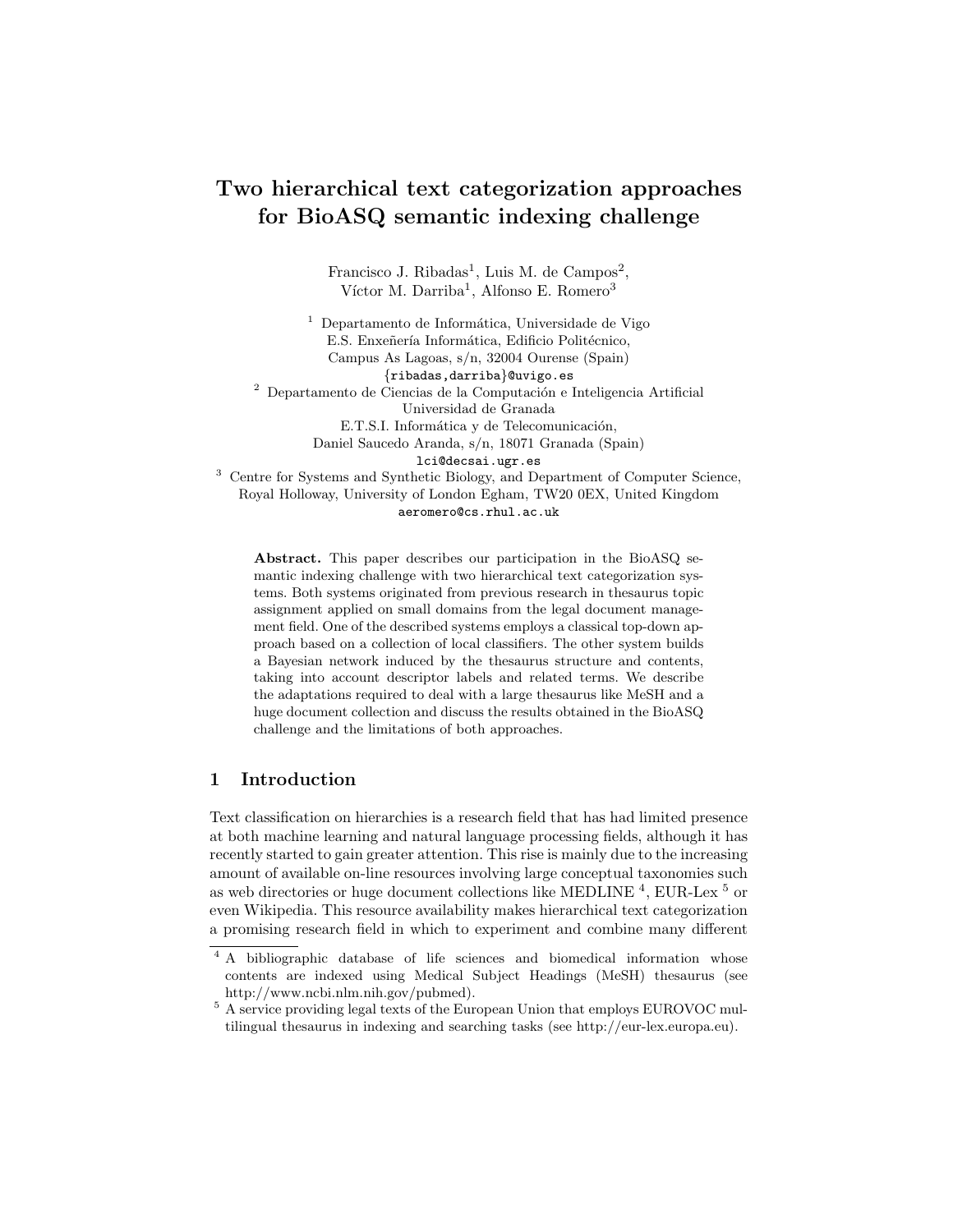approaches proposed by researchers in machine learning and natural language processing. Proof of this interest are the recent Large Scale Hierarchical Text Classification (LSHTC) challenges [8] which have offered an environment to evaluate both performance and efficiency issues of new text categorization methods on real world collections.

In this context, the BioASQ challenge goes a step further by offering a huge real world environment in a complex domain, biomedical document management, which is currently experiencing a boom and where automatic text understanding tools are becoming a need. Of the two main areas in BioASQ challenge, semantic indexing and question answering (QA), our work falls into the first one. Our research groups have previous experience in small and medium scale automatic text indexing using medium size thesauri in the legal domain, employing two different methods to accomplish the hierarchical categorization task. Our intention in this participation in BioASQ is to check the suitability of our previous approaches in a larger domain, with a much more complex terminology and with strict time and processing restrictions.

The rest of the paper is organized as follows. Section 2 briefly describes the two hierarchical classification schemes that we have employed in our BioASQ challenge participation. Section 3 gives details about the preprocessing and adaptations made in both approaches to make them able to deal with the training dataset and the requirements of the BioASQ semantic indexing task. Section 4 discusses some experimental results with different parametrization of our categorization tools, and finally, we detail the more relevant conclusions of our participation in the challenge.

# 2 Our hierarchical text categorization approaches

In our participation in the BioASQ challenge we have employed two systems developed by two different research groups. Both of them model the thesaurus descriptor assignment task as a hierarchical categorization problem, and the two categorization tools were result of independent previous research on automatic indexing using thesaurus structures.

In both cases the original domains were very different from those considered in the BioASQ challenge, parliamentary resolutions in one case and public grants and subsides on the other. Additionally, in the initial versions of these tools both the size and the complexity of the thesaurus being employed were significantly smaller than in the case of the MeSH thesaurus. In the parliamentary documents case, the multilingual thesaurus EUROVOC was in use as indexing base, with less than 4000 descriptors, whereas in the subsides and grants publications collection a custom thesaurus with about 1800 descriptors was employed.

#### 2.1 The hace approach: top-down hierarchy of local classifiers

hace (Hierarchical Annotation and Categorization Engine) is a generic framework for hierarchical categorization that evolved from previous work on text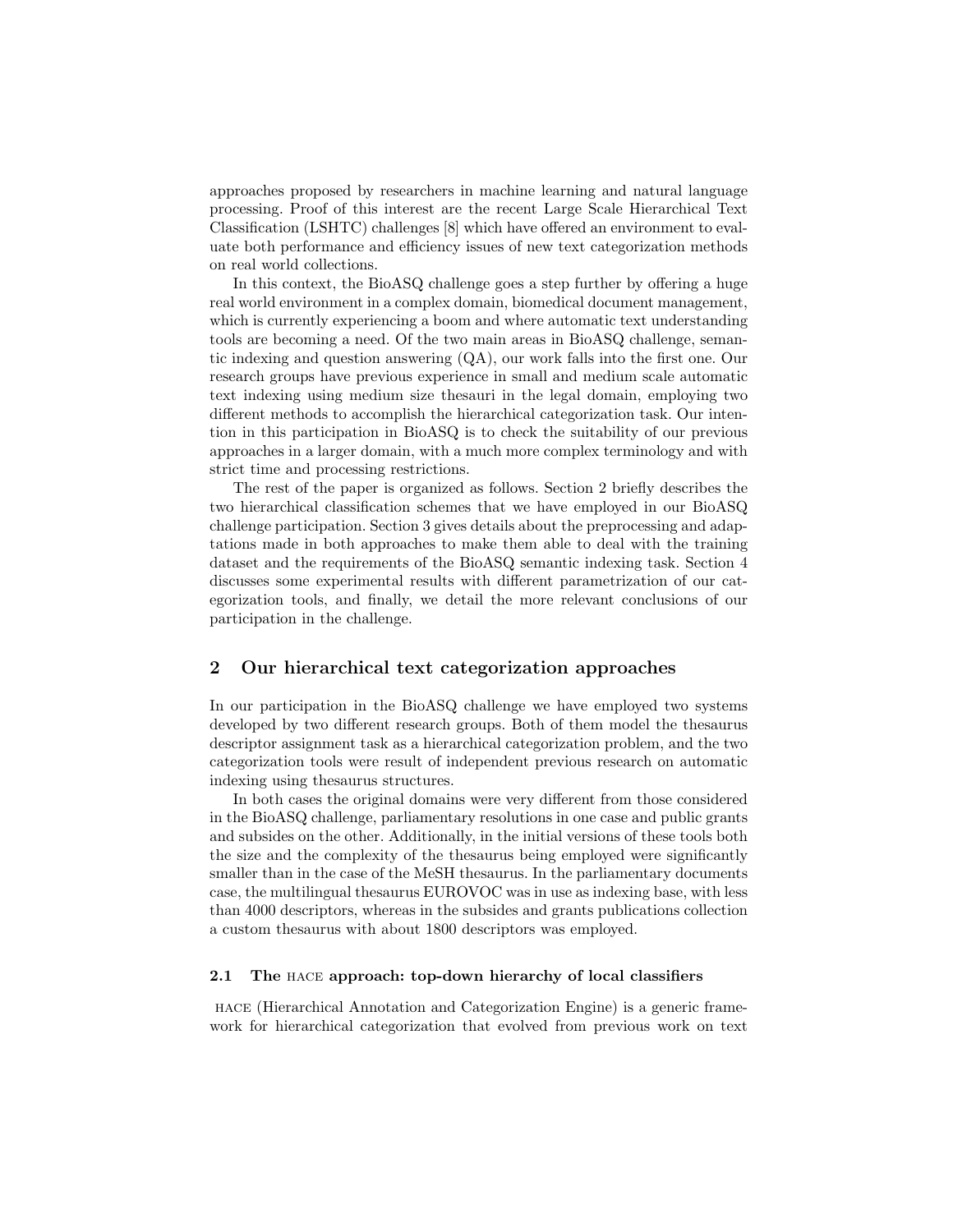categorization on legislative document domain [3]. It is proposed as a framework for experimenting with various configurations of hierarchical classifiers following the classic top-down scheme described as Local Classifier Per Node Approach in the taxonomy of hierarchical classification approaches presented by Silla and Freitas in [2] and traces its origins to the work of Koller and Sahami [5].

Roughly speaking, this approach builds a local binary classifier for each node in the hierarchy of classes, except for the root node, which will be responsible for determining the pertinence of assigning that class or one of its descendants as a label for each input example being classified. hace allows both tree-shaped hierarchies and taxonomies structured as DAG (directed acyclic graph). In the second case, it will create as many local models as hierarchical contexts the node may appear, that is, the framework will build a local model for every different parent a node can have in the considered DAG, what we call a context. The hace framework aims to provide a modular collection of components to build and train the local classifiers associated with each node in the class taxonomy, covering the following aspects:

- strategy for building/selecting positive examples set with a bottom-up procedure
- strategy for building/selecting negative examples set
- feature selection method used at each local model: employing conventional feature selection (Information Gain, Chi Squared, etc) or features extracted from thesaurus labels
- classification algorithm being used to perform the "routing" decisions at each local model
- strategies for handling unbalanced classes: reweighting, selecting boundary negative examples, distribution of negative examples in an ensemble of classifiers

Additionally, hace offers features specifically designed for classification tasks in large textual data collections. In particular, textual repositories are backed by an Apache Lucene<sup>6</sup> textual index with three fields storing document ID, categories list and full text. This index helps in computing feature vectors during local model training and in other complementary tasks like searching for similar documents. In the case of large hierarchies or problems with large amounts of training examples an incremental bottom-up scheme for positive example selection can be employed. This approach helps to mitigate performance problems when building local models in higher classes in the topology when a "less exclusive" policy, as defined in Eisner et al work [6], is employed. This positive example selection policy considers as positive example every example labeled with any descendant of the current class. This behaviour can lead to the accumulation of huge and unmanageable training sets when dealing with local models at the top of the taxonomy. The current version of hace supports two bottom-up positive example selection methods: a simple random selection with a fixed amount of

 $\frac{6}{6}$  http://lucene.apache.org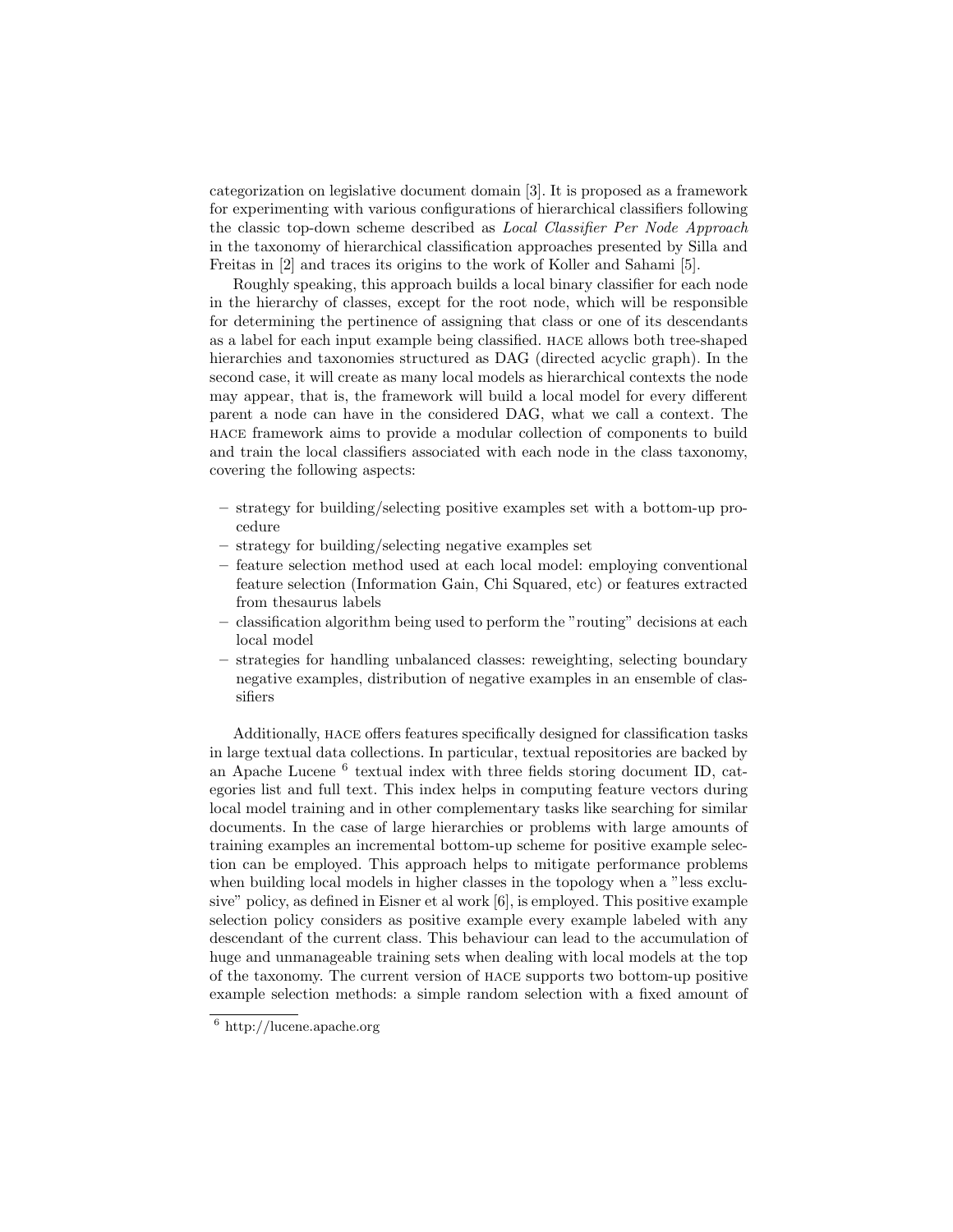examples per local model and a k-means clustering based approach, where examples closer to the identified centroids are selected as positive examples useful to represent the current class and its descendants in further local model building in higher levels of the taxonomy.

The hace framework also allows the use of a local classifier per node approach using a sort of "contextual" classifier following an approach inspired by [7] that complements content based routing decisions with bottom-up contextual information coming from node descendants, and, optionally, from node siblings. The intuition behind this idea of exploiting contextual information is to try to reduce false negatives in classifications based exclusively on content, adding information about content based routing decisions performed by descendant nodes on current example.

Thus, after the training phase, each node/context in the taxonomy of classes will have an associated local model characterized by a list of positive examples that provide a representation of the concepts linked to the corresponding class, a list of features selected as relevant to make the local routing decisions and the content based classifier that exploits these features. Optionally, these local models may include a classifier/router based on context, that uses as metafeatures content based decisions made by surrounding local models. During classification of new examples, the set of local models is consulted using a pachinko-like approach to determine in a top-down fashion the list of potential classes that will be employed to label those unlabeled examples. This pachinko-like approach starts at the taxonomy root and consults every direct descendant node model to determine the next branch, or set of branches, where this top-down procedure will be repeated until a leaf node is reached or all of the descendants of a internal node decide to discard the current example. Those nodes where this top-down search stops are included in the final list of assigned labels for the current example.

An additional feature available during classification phase and useful for text classification tasks in large hierarchies is the ability to perform a guided topdown search with a pre-filtering step. This pre-filtering step exploits the set of descriptors linked to the most similar documents retrieved from the Lucene index that backs feature vector building. For a given document to be labeled, the Lucene index is queried using the document text contents to retrieve the top most similar documents with their respective categories. These sets of categories are employed to create with them a weighted ranking of potential labels in a similar way as is described in [9]. The idea is to start the top-down search process in the neighbourhood of those labels (typically with their grandparents) instead of in the taxonomy root. This optimization helps to avoid the negative effect of potential errors (false negatives) commited by local models in the higher levels of the taxonomy which will result in a premature discard of useful paths.

## 2.2 The Rebayct approach: Bayesian network induced from taxonomy

Rebayct is a software tool for document classification using descriptors extracted from a thesaurus, based on Bayesian networks.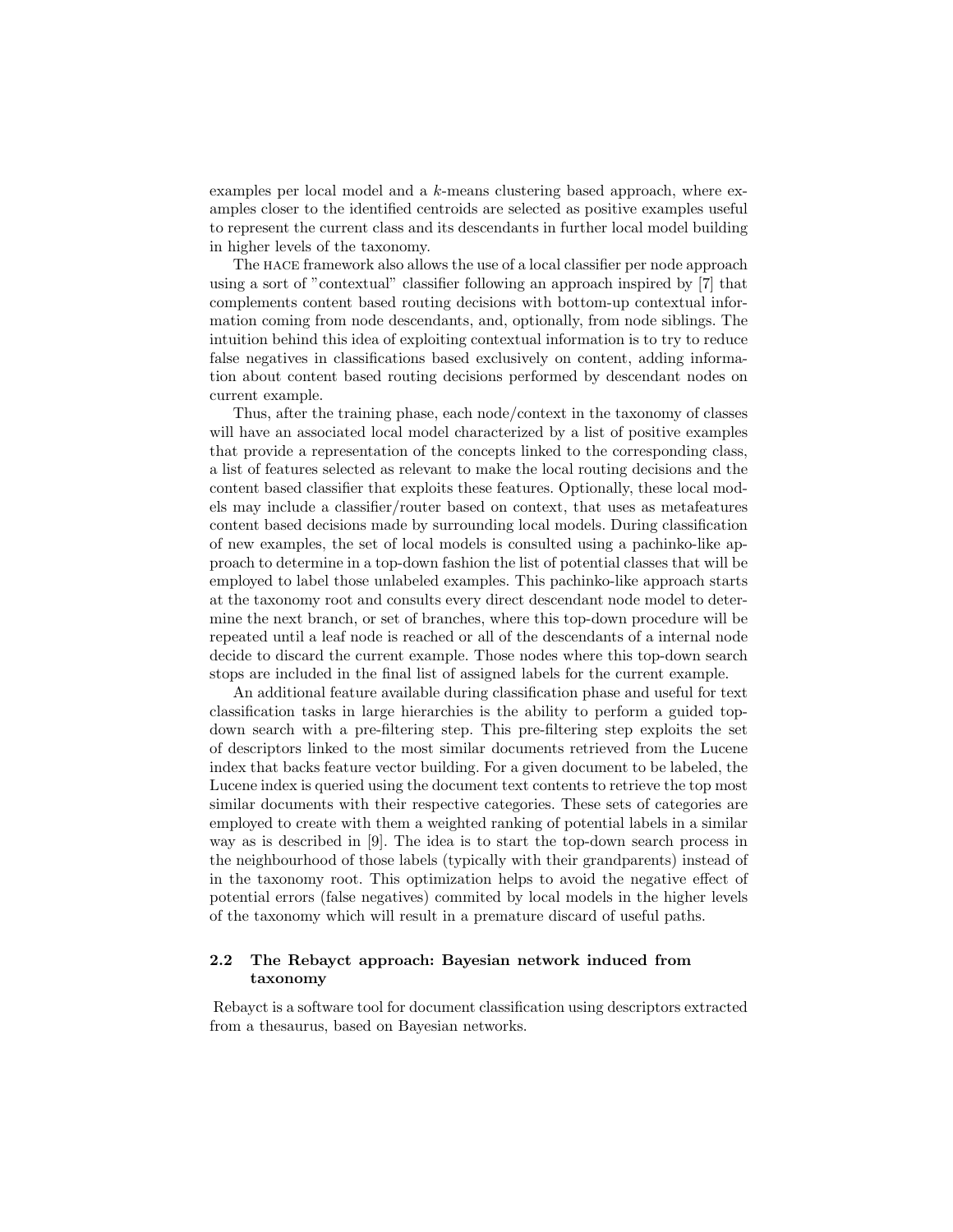

Fig. 1. Bayesian network in the example about health

Rebayct creates a Bayesian network to model the hierarchical and equivalence relationships in the thesaurus and extends it to incorporate training data. Then, given a document to be classified, its terms are instantiated in the network and a probabilistic inference algorithm, specifically designed and particularly efficient, computes the posterior probabilities of the descriptors in the thesaurus.

Our model of a thesaurus through a Bayesian network is based on two key ideas: (1) to explicitly distinguish between a concept and the descriptor label and non-descriptor labels used to represent it and (2) to clearly separate, through the use of additional nodes, the different information sources (hierarchy and equivalence relationships, and training data) influencing a concept.

Therefore, according to the first idea, each concept, labeled identically as the descriptor representing it, will be a node  $C$  in the network. We shall distinguish between basic and complex concepts: the former do not contain other concepts, whereas the later are composed of other concepts (either basic or complex). Each descriptor and each non-descriptor  $7$  in the thesaurus will also be nodes  $D$  and ND in the network. All the words or terms appearing in either a descriptor label, a non-descriptor label or a training document will be term nodes T. To accomplish with the second key idea, for each concept node  $C$  we shall also create three (virtual) nodes:  $E_C$ , which will receive the information provided by the equivalence relationships involving  $C$ ;  $H_C$ , which will collect the hierarchical information, i.e. the influence of the concepts contained in  $C$ ; and  $T_C$ , which will concentrate the information obtained for this concept from the training documents.

<sup>7</sup> Usually a synonym or a lexical variation of the descriptor. In the XML version of MeSH thesaurus are linked to the descriptor using TermList elements.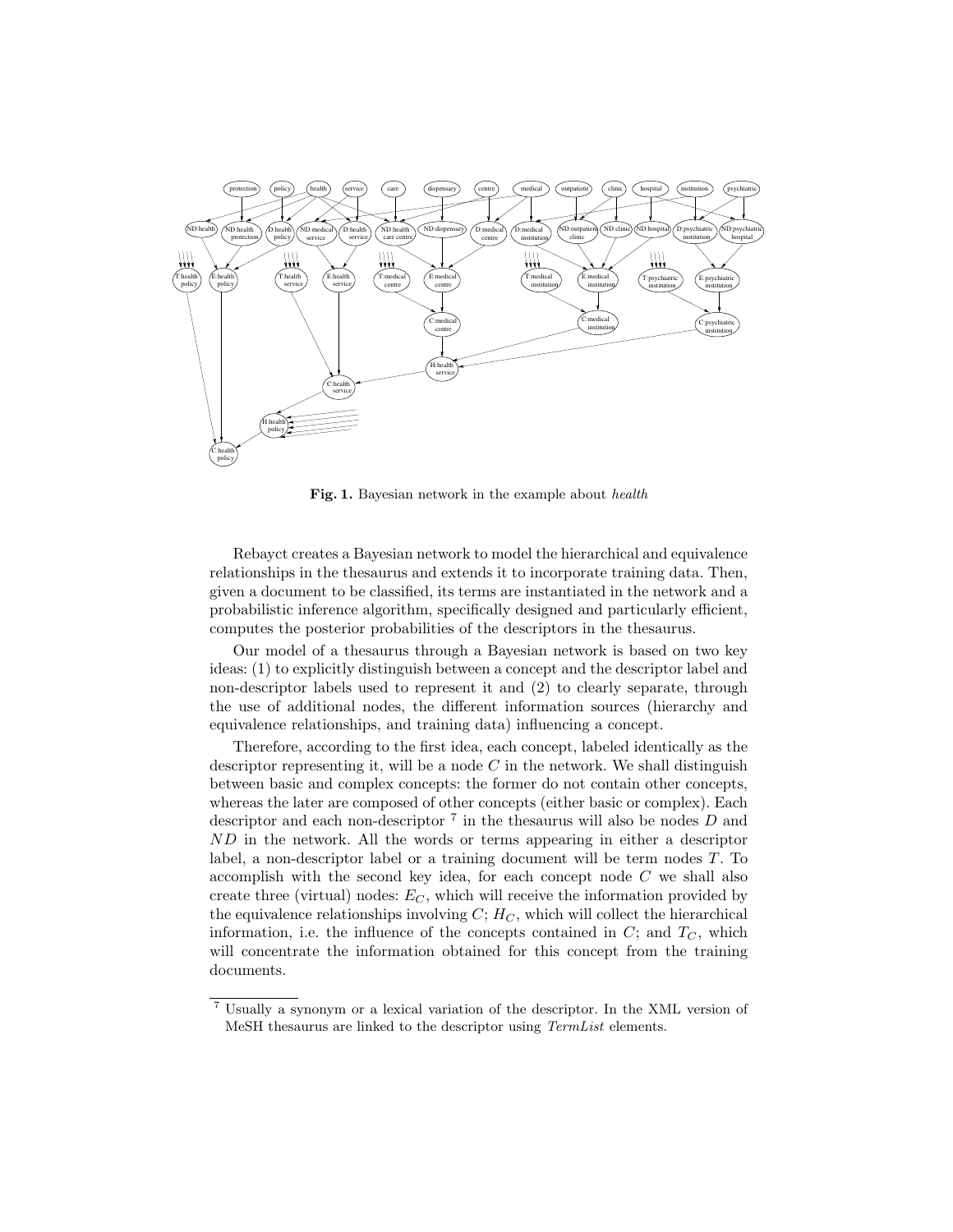With respect to the links, there is an arc from each term node to each descriptor and/or non-descriptor node containing it, as well as from each term node to the virtual training node  $T_C$  if the term appears in training documents which are associated with the concept  $C$  (these arcs represent the training information). There are also arcs from each non-descriptor node, associated to a concept node C, to the corresponding virtual node  $E_C$  (these arcs correspond with the USE relationships in the thesaurus), as well as from the own descriptor node associated with the concept  $C$  to  $E_C$ . There is also an arc from each concept node  $C'$  to the virtual node(s)  $H_C$  associated with the broader complex concept(s)  $C$ containing  $C'$  (these arcs correspond with the BT (Broader Term) relationships in the thesaurus). Finally, there are arcs from the virtual nodes  $E_C$ ,  $H_C$  and  $T<sub>C</sub>$  to its associated concept node C, representing that the relevance of a given concept will directly depend on the information provided by the equivalence  $(E_C)$ node) and the hierarchical  $(H_C \text{ node})$  relationships, together with the training information  $(T_C \text{ node}).$ 

For example consider a fragment of the EUROVOC thesaurus composed of two complex descriptors, health service and health policy, and three basic descriptors, medical centre, medical institution and psychiatric institution. Health service is the broader term of medical centre, medical institution and psychiatric institution; health policy is in turn the broader term of health service (and also of other five descriptors which are not considered). The associated non-descriptors are: medical service for health service; health and health protection for health policy; dispensary and health care centre for medical centre; clinic, hospital and outpatients' clinic for medical institution; and psychiatric hospital for psychiatric institution. The network corresponding to this example is displayed in Figure 1

The conditional probabilities for the nodes in the network are defined by using several canonical models (additive and an or-gate model) which allow us to perform exact inference efficiently (see [1] for details).

# 3 Preprocessing for BioASQ

Training data in BioASQ challenge on Large-Scale On-line Biomedical Semantic Indexing consisted in about 11 million annotated articles from MEDLINE collection. Each training document was manually labeled with a set of descriptors taken from the Medical Subject Headings (MeSH) thesaurus.

Although BioASQ organizers also included a concept hierarchy extracted from MeSH thesaurus, in our experiments we have employed the XML version of MeSH 2013 edition to create our own concept taxonomy with a DAG structure. MeSH thesaurus consists of 26,853 descriptors arranged in 16 thematic taxonomies. The hierarchical relationships between descriptors are coded in TreeNumber elements. Each MeSH descriptor has one or more TreeNumbers describing the places it occupies inside the 16 concept taxonomies. We have exploited these TreeNumbers to create our class taxonomy, obtaining a DAG with 26,702 nodes, after the exclusion of 151 descriptors from subhierarchy " $|V|$ Publication Characteristics" which are not actually used as labels, and 36,647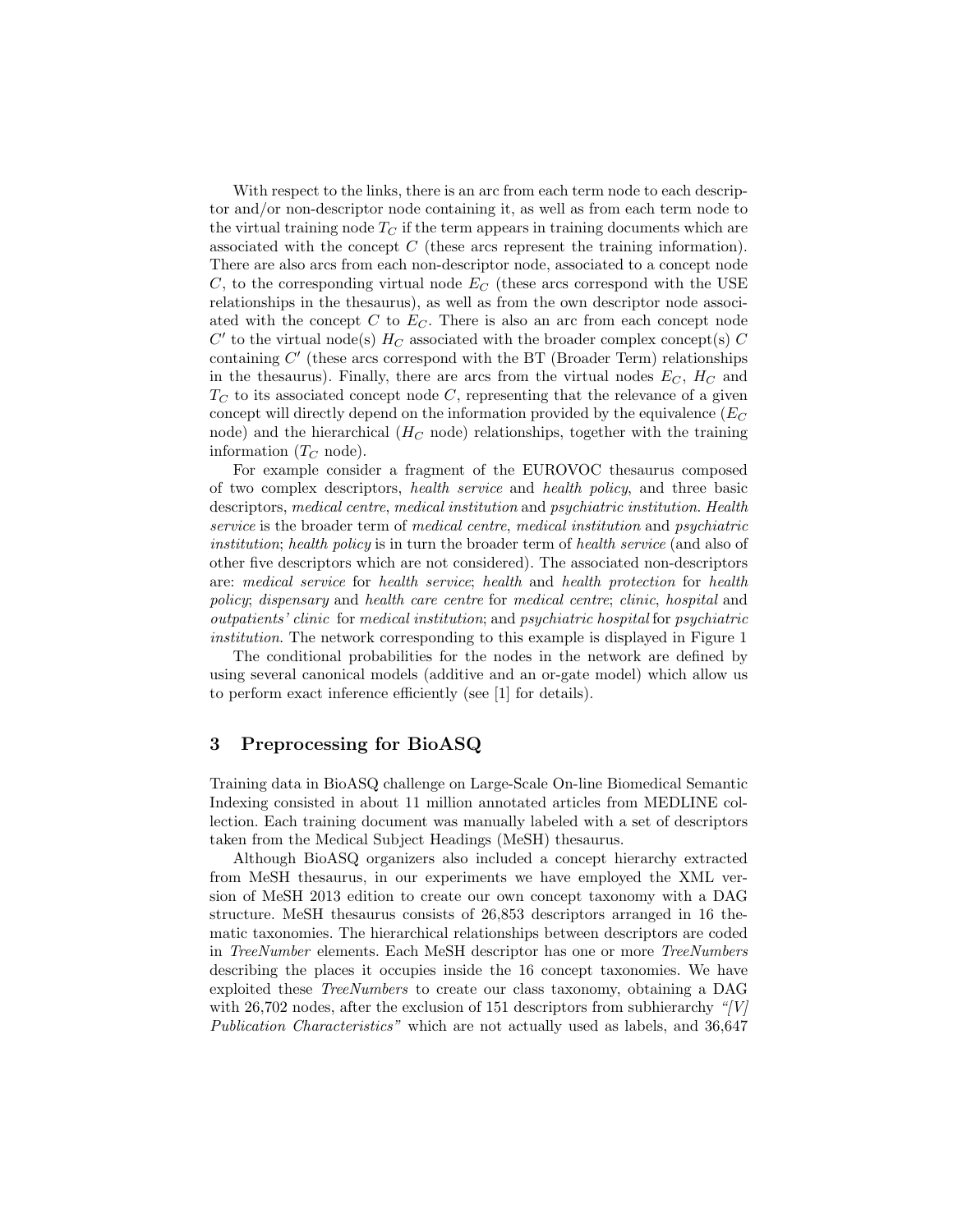| doc. selection max docs EBP EBR EBF MaP MaR MaF MiP MiR MiF |      |  |  |                                                                            |  |  |
|-------------------------------------------------------------|------|--|--|----------------------------------------------------------------------------|--|--|
| random                                                      | 500  |  |  | $[0.297 0.321 0.309]$ $[0.263 0.292 0.272]$ $[0.289 0.307 0.298]$          |  |  |
| random                                                      | 1000 |  |  | $ 0.336\;0.370\;0.359  0.294\;0.317\;0.308  0.327\;0.351\;0.339 $          |  |  |
| random                                                      | 2000 |  |  | $ 0.401\; 0.437\; 0.425\  0.351\; 0.390\; 0.362\  0.381\; 0.411\; 0.396\ $ |  |  |
| k-means                                                     | 500  |  |  | $ 0.321\;0.343\;0.337  0.278\;0.309\;0.281  0.302\;0.319\;0.310 $          |  |  |
| k-means                                                     | 1000 |  |  | $ 0.364\;0.398\;0.389  0.316\;0.345\;0.321  0.331\;0.361\;0.345 $          |  |  |
| k-means                                                     | 2000 |  |  | $ 0.404 0.449 0.436  0.338 0.381 0.356  0.384 0.420 0.402 $                |  |  |

Table 1. Bottom-up positive document selection experiments.

parent-child links. In our taxonomy extraction process we have only found two direct cycles <sup>8</sup>, that where discarded in the final taxonomy. We also extracted the list of related terms for each descriptor in the MeSH thesaurus, usually synonyms or lexical variants, giving a total of 108,117 distinct terms.

Regarding the preprocessing performed on the training and validation documents, we have only employed elementary text processing operations: stopword removal and stemming with the default English stemmer from the Snowball project<sup>9</sup>. Additionally we have processed the resulting tokens to create sets of word bigrams for each document. This way we have built an alternative collection with bigram versions of the original documents and also the word bigrams for descriptor labels and related terms.

The hace framework was developed from scratch with a modular architecture and with clear guidance to work in large textual collections and incorporate components and adaptations to allow an effective construction of local models in large environments, such as the training set of Task1 of BioASQ challenge. However, Rebayct software was designed with a very specific domain in mind and all its processing is done against memory resident data structures. The size and complexity of the MeSH thesaurus and the huge amount of different tokens in the biomedical training corpus employed in the BioASQ challenge makes it unfeasible to apply the Rebayct approach on the full training set. Therefore, it was necessary to perform a previous selection phase by extracting a reduced training set of 1,242,670 documents, approximately 10 % of available documents. This process employed a Lucene index constructed from the whole collection. For every descriptor ID a Lucene query was launched selecting the top 50 documents for each descriptor not previously included in the list of selected documents. These top documents use to have quite few assigned descriptors and potentially are good samples of the kind of documents linked to the considered descriptor.

Additionally, these 1,242,670 documents were split into five groups of 248.534 training instances, each of these five datasets was employed to train a Rebayct model. In the annotation phase every Rebayct model was applied to the unlabeled test documents and the resulting label lists were combined in a similar way as is done in ensemble methods using bagging approaches.

<sup>8</sup> Descriptor D009014 (Morals) with descriptor D004989 (Ethics) and descriptor D006885 (Hydroxybutyrates) with descriptor D020155 (3-Hydroxybutyric Acid).

<sup>9</sup> http://snowball.tartarus.org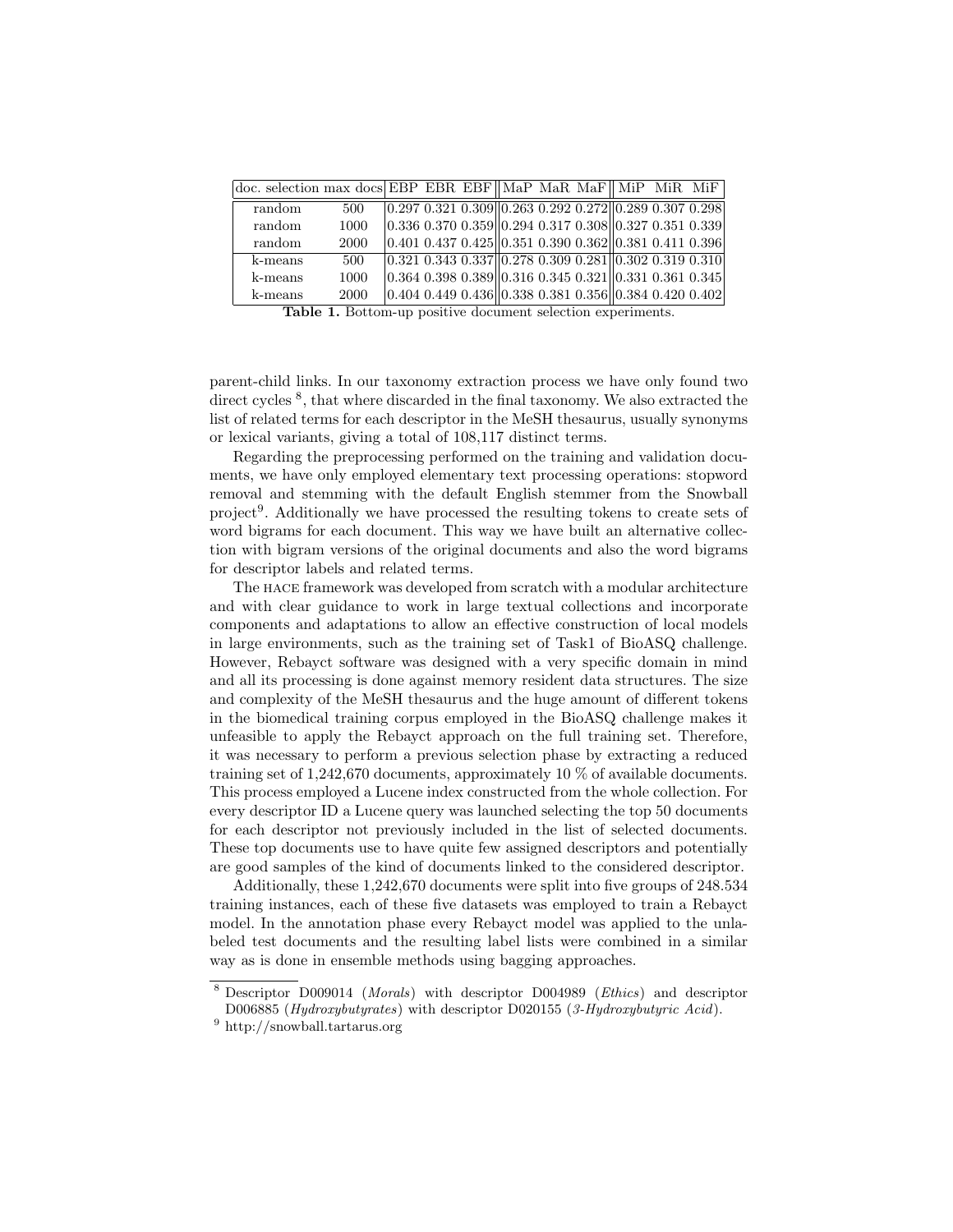|                                                                                                                  |  |  |  |  |  | EBP EBR EBF MaP MaR MaF MiP MiR MiF |  |  |  |  |  |
|------------------------------------------------------------------------------------------------------------------|--|--|--|--|--|-------------------------------------|--|--|--|--|--|
| guided search $\left 0.435\ 0.458\ 0.451\right \left 0.394\ 0.421\ 0.409\right \left 0.403\ 0.487\ 0.445\right $ |  |  |  |  |  |                                     |  |  |  |  |  |
| bigram features 0.397 0.429 0.413 0.346 0.405 0.369 0.390 0.432 0.411                                            |  |  |  |  |  |                                     |  |  |  |  |  |
| <b>Table 2.</b> Guided top-down search and word bigram features results.                                         |  |  |  |  |  |                                     |  |  |  |  |  |

# 4 Experimental results

For evaluation and parameter tuning, a custom evaluation dataset was built randomly selecting a set of 2,000 documents from the training set provided by the BioASQ challenge organizers. This evaluation set covers 6,413 different MeSH descriptors. Also an arbitrary limit of 15 descriptors was employed to restrict the maximum size of the list of labels assigned to each evaluation document by our tools. This limit was set from the average number of assigned descriptors in the BioASQ training dataset, that according to the BioASQ team is 12,55 MeSH descriptors per article.

As classification performance measures we have employed a set of flat measures similar to the one employed by the BioASQ challenge, using MULAN [10] multilabel learning framework to compute them. The considered measures are the following: Example Based Precision (EBP), Example Based Recall (EBR), Example Based F-Measure (EBF), Macro Precision (MaP), Macro Recall (MaR), Macro F-Measure (MaF), Micro Precision (MiP), Micro Recall (MiR) and Micro F-Measure (MiF).

#### 4.1 hace experiments

Several aspects of hierarchical categorization can be tuned in the hace framework. After a preliminary tuning phase using a fragment of MeSH subhierarchy  $C[] Discases"$  and a reduced set of training documents, we decided to employ as local classifier for node models the Support Vector Machines implementation available in Weka [4] plug-in for LibSVM library [11]. We also employ a fairly aggressive feature selection procedure based on Information Gain (IG), selecting the top 100 features with best IG values.

We concentrate our experiments on evaluating the effectiveness of bottomup positive examples selection, using two strategies: a simple random document selection among descendant nodes selected documents and a k-means based document selection. In both cases we evaluated this positive document selection with a maximum number of 500, 1000 and 2000 instances for each node. Table 1 summarizes the obtained results. Results confirm the intuition that using more documents per node model increases the overall performance. Using the k-means based bottom-up instance selection obtains a small improvement in the performance. The random documents selection gives slightly lower values, but they are obtained with much less computational effort, since it does not require the processing of documents to extract feature vectors neither distance computations needed by k-means clustering.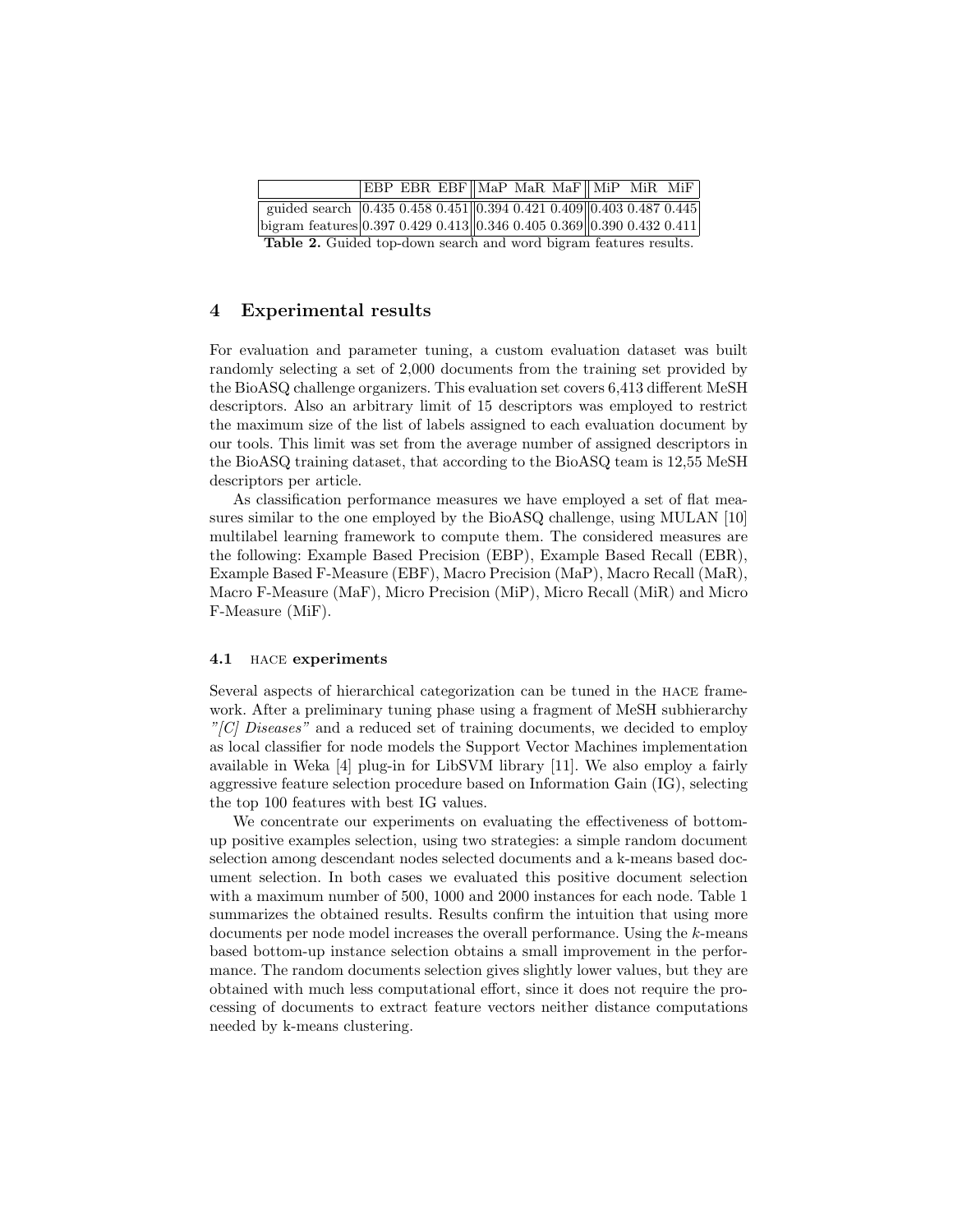|                                                                                 |  |  |  |  |  | $ EBP EBR EBF  MaP MaR MaF  MiP MiR MiF $                                                                     |  |  |  |  |  |
|---------------------------------------------------------------------------------|--|--|--|--|--|---------------------------------------------------------------------------------------------------------------|--|--|--|--|--|
| single model                                                                    |  |  |  |  |  | $0.240 0.345 0.270    0.240 0.317 0.273    0.241 0.319 0.275$                                                 |  |  |  |  |  |
| agregated 5 models                                                              |  |  |  |  |  | $\vert 0.264 \; 0.376 \; 0.296 \vert \vert 0.264 \; 0.349 \; 0.301 \vert \vert 0.268 \; 0.355 \; 0.306 \vert$ |  |  |  |  |  |
| single model with bigrams 0.281 0.399 0.315 0.281 0.372 0.320 0.281 0.372 0.321 |  |  |  |  |  |                                                                                                               |  |  |  |  |  |
| Tablo 3 Repayet experiment reculte                                              |  |  |  |  |  |                                                                                                               |  |  |  |  |  |

Table 3. Rebayct experiment results.

We also have evaluated the effect of using a guided top-down classification based on a previously selected list of candidate descriptors using a similarity query against the Lucene index used to support the feature vector computation. For any given test document the 10 most similar documents in the index are selected and a similarity weighted ranking is done with the assigned descriptors. From this descriptor list the top 20 are selected to start a top-down search along the taxonomy local models starting at their grandparents. An additional experiment was performed comparing single token features against word bigram based features. The results obtained in these two situations are shown in table 2, where a random document selection approach with a limit of 2000 instances was used. The guided top-down search improves the performance and reduces the overall computational cost. On the other hand the performance gain due to using word bigram features is not very relevant.

#### 4.2 Rebayct experiments

Rebayct customization capabilities are more restricted. In table 3 we show the results obtained with three configurations: using only one of the trained models, aggregating the results of 5 models built with different training subsets and, finally, one single model using word bigrams as instance features and in descriptor labels and related terms. The best results are obtained when bigrams are employed. This seems reasonable since biomedical documents tend to employ complex terminologies with long nominal phrases and many named entities that word bigrams are able to partially cover.

#### 4.3 Official BioASQ results

As an illustration of the performance of our systems at BioASQ challenge, Table 4 shown the results obtained by our runs in test set batch number 3. In this batch we have participated with the following five configurations, using both single word tokens and word bigrams.

- hace1. HACE framework using  $k$ -means bottom-up positive example selection with up to 2000 examples per node, Information Gain feature selection with up to 100 features per node and a SVM classifier as content based router for each model.
- hace2. Same configuration as hace1 using the guided top-down search approach described in section 2.2.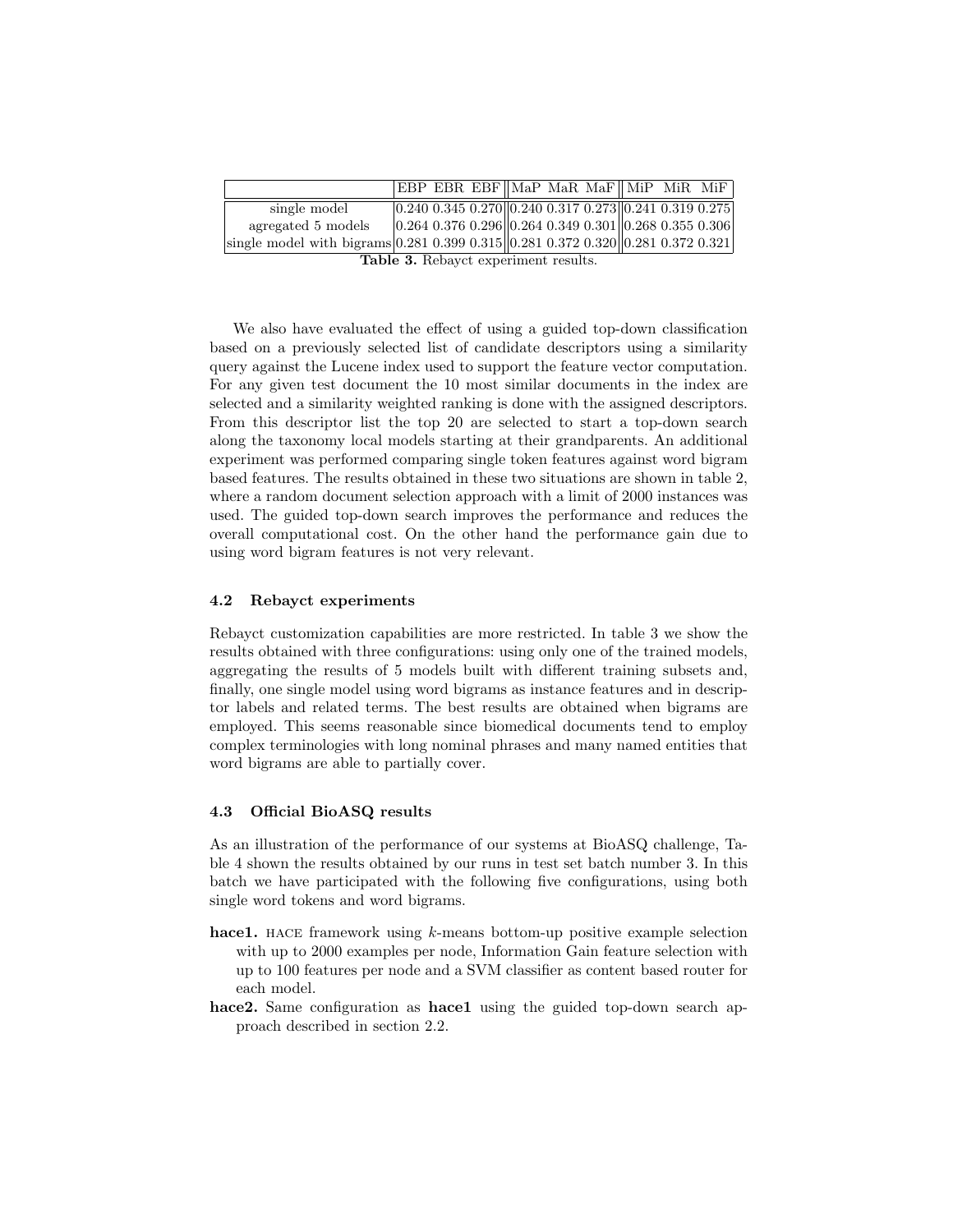hace2-ne. Same configuration as hace2 using word bigrams as textual features. rebayct. Combination of five Rebayct models trained with five splits of the 1,242,670 documents in the reduced training set described in section 3.

rebayct2. A Rebayct model trained on one of these 248.534 documents split using word bigrams as document features and also in descriptor labels and related term labels (non-descriptors).

Table 4 shows the official measures for the best system at each one of the six runs in batch number 3 as well as the performance measures for our five systems. Results were taken from the BioASQ online system <sup>10</sup> which ranks the participating systems performance based on two measures: one hierarchical, Lowest Common Ancestor F-measure (LCA-F), and one flat measure, Label-based micro F-measure (MiF). For each one of these measures the ranking position of our systems are included to give an approximated idea of the overall performance of our systems in comparison with other BioASQ participants. Obtained results are in accordance with the results described in sections 4.1 and 4.2 and confirm that our systems are not among the most competitive systems in the BioASQ challenge.

# 5 Conclusions

We have taken part in the BioASQ biomedical semantic indexing challenge with two different hierarchical text categorization systems, a hierarchy of local classifiers and an induced Bayesian network. As shown in the previous section the performance of our two systems in BioASQ challenge was not very good.

In the case of Rebayct system we have some limitations that make it unsuitable for a huge domain like the one we are working with in BioASQ challenge. The Rebayct approach is able to manage both hierarchical information taken from the thesaurus links and information extracted from the training instances. In our experiments we have confirmed that in the case of BioASQ challenge the more relevant element is the training data, mainly due to the large amount of available instances. In other domains with a lack in training data the Rebayct ability to label documents with small or no training would make this tool more attractive.

The hace framework was designed to deal with large categorization problems. There are many components and parameters to configure and a more deep parameter tuning could improve the reported results. In preliminary experiments with smaller document collections we have evaluated several strategies to deal with unbalanced categorization in local classifiers obtaining some improvements in overall categorization performance. Another important line of research which can lead to improvements in categorization quality in complex domains like biomedical semantic indexing is related with the collection preprocessing using natural language processing approaches more sophisticated than simple stemming and stop-word removal, like domain specific lemmatization or

 $\frac{10 \text{ http://biasq.lip6.fr/results/}}{}$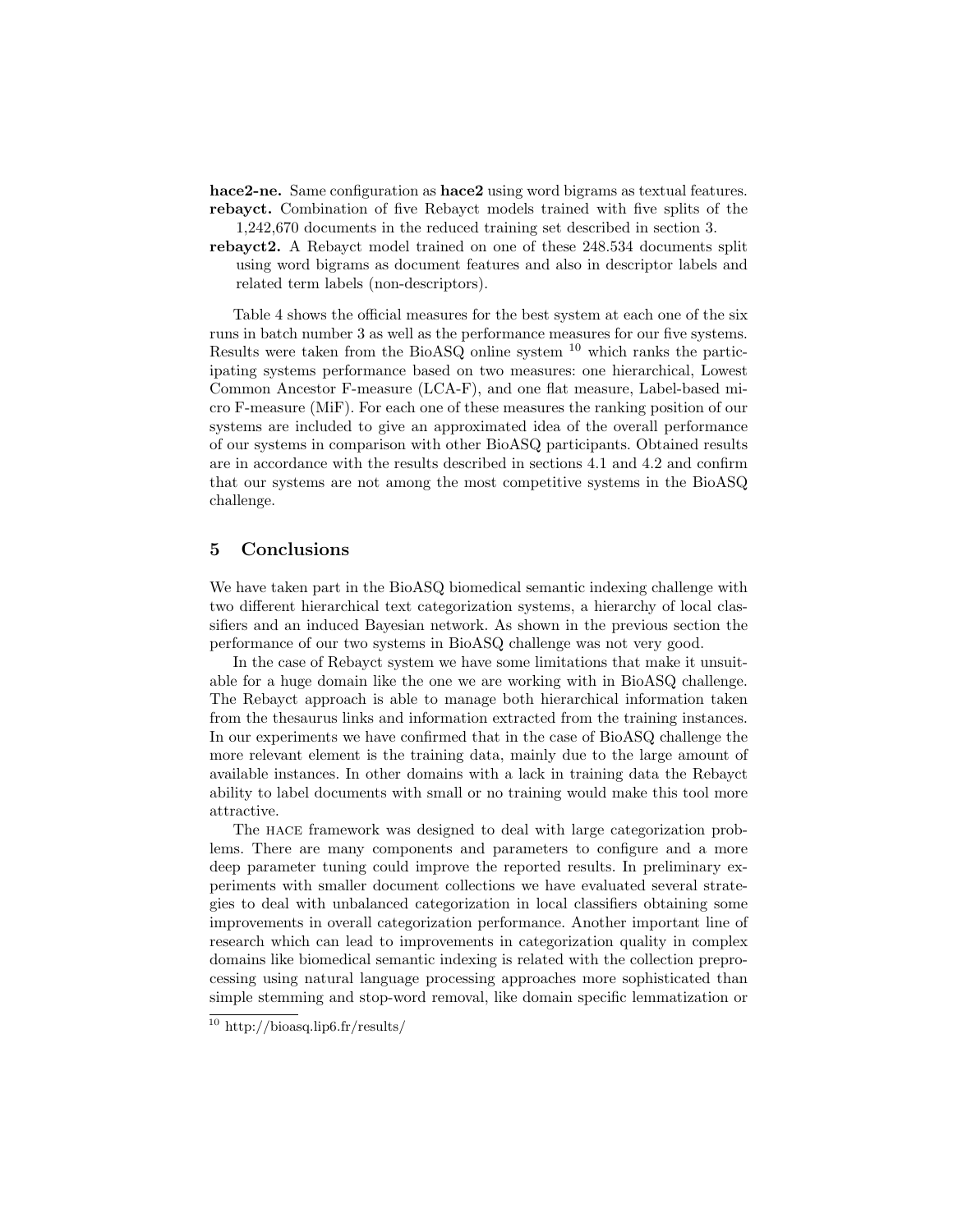named entities recognition. With our hace framework participation in BioASQ challenge we have also confirmed the relevance of working with large training datasets, since the best results were obtained using the guided top-down search, which starts with a first step that is essentially a kind of  $k$  nearest neighbours assisted by a Lucene index.

# Acknowledgements

Research reported in this paper has been partially funded by "Ministerio de Economía y Competitividad" and FEDER under the project TIN2010-18552-C03-01, by "Xunta de Galicia" under the projects CN 2012/319 and CN 2012/317 and by "Consejera de Innovación, Ciencia y Empresa de la Junta de Andalucía" under the project P09-TIC-4526.

### References

- 1. L.M. de Campos, A.E. Romero. Bayesian network models for hierarchical text classification from a thesaurus. International Journal of Approximate Reasoning 50(7):932-944, 2009.
- 2. C. N. Silla Jr., A. A. Freitas. A survey of hierarchical classification across different application domains. Data Mining and Knowledge Discovery. Vol. 22, No. 1-2, pp. 31-72, 2011.
- 3. Francisco J. Ribadas, Erica Lloves, Victor M. Darriba. Thesaurus topic assignment using hierarchical text categorization, Proc. of ACM SIGIR 2007 Workshop on Improving Non-English Web Searching (iNEWS07), pp. 65-68, Amsterdam, The Netherlands, 2007.
- 4. I. Witten and E. Frank Data Mining: Practical machine learning tools and techniques, 2nd Ed. Morgan Kaufmann, San Francisco, 2005.
- 5. D. Koller and M. Sahami. Hierarchically classifying documents using very few words. Proc. of 14th Int. Conf. on Machine Learning, pp. 170–178, Nashville, US, 1997
- 6. Eisner R, Poulin B, Szafron D, Lu P, Greiner R. Improving protein function prediction using the hierarchical structure of the gene ontology. Proc. of the IEEE Symp. on Computational Intelligence in Bioinformatics and Computational Biology, pp 110, 2005
- 7. P.N. Bennett and N. Nguyen. Refined experts: improving classification in large taxonomies. Proceedings of the 32nd international ACM SIGIR conference on Research and development in information retrieval. 1118, 2009
- 8. LSHTC Challenge: The Pascal Challenge on Large Scale Hierarchical Text classification. http://lshtc.iit.demokritos.gr/
- 9. D Trieschnigg, P Pezik, V Lee, F De Jong, W Kraaij, D Rebholz-Schuhmann. MeSH Up: effective MeSH text classification for improved document retrieval. Bioinformatics 25 (11), 1412-1418, 2009.
- 10. G. Tsoumakas, E. Spyromitros-Xioufis, J. Vilcek, I. Vlahavas. Mulan: A Java Library for Multi-Label Learning, Journal of Machine Learning Research, 12, pp. 2411-2414. 2012.
- 11. C.-C. Chang and C.-J. Lin. LIBSVM : a library for support vector machines. ACM Transactions on Intelligent Systems and Technology, 2:27:1–27:27, 2011